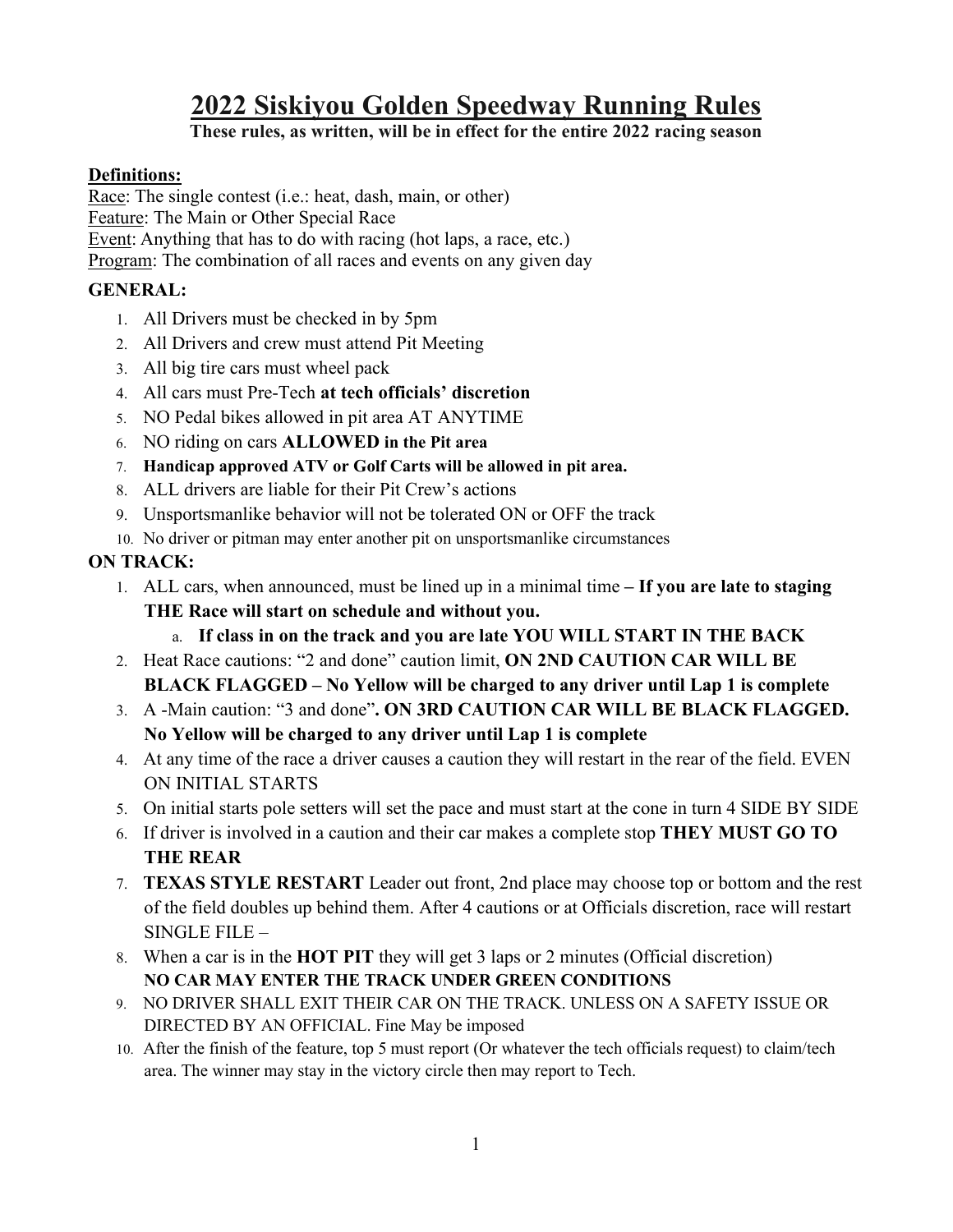11. If driver jumps the start or restarts, they will be penalized 2 positions on the next caution, if done twice driver will be put to rear of the field

# 12. Lineups after a caution revert to previous lap (No racing to the yellow) **ALL VIOLATIONS ARE AT THE OFFICIAL'S DISCRETION AND SUBJECT TO FINES OR SUSPENSIONS**

# **General Rules for ALL Participants**:

1. These General Running Rules apply to all participants, including drivers, pit personnel, and car owners. Some items do not necessarily apply to all classes. All participants are expected to know the rules. **Ignorance of the rules will NOT be tolerated as an excuse.**

2. Siskiyou Golden Speedway reserves the right to refuse service to any driver, pitman, or car owner. Siskiyou Golden Speedway is a private business and reserves the right to eject any person whose conduct is determined by the Officials to be detrimental to the best interests of the sport of auto racing, your fellow competitors, the fans, management, and volunteers.

3. All participants acknowledge and accept full responsibility for injuries, damages, or other losses that may occur to themselves and their property as a result of participation in or attendance of this sport. They further acknowledge that they have read the general release contained in the registration form and understand its meaning.

4. All drivers that enter any race are assumed to acknowledge that racing can be a dangerous sport and that they assume these risks of their own free will. Drivers who have been injured away from the track, or who have been hospitalized for treatment and/or undergone surgery, or have been fitted by a physician with a cast, brace or prosthesis, or who suffer from a chronic or progressive debilitating illness: Siskiyou Golden Speedway reserves the right to require the driver to present certification from the treating physician stating that participation as a driver will not exacerbate any medical condition or complicate the process of normal healing. Siskiyou Golden Speedway reserves the right to require such certification in the case of pregnant women wishing to participate in racing activities. In any such case, Siskiyou Golden Speedway reserves the right to decline the entry of any individual whose participation as a driver might endanger their own health or safety, or the health or safety of other drivers, participants, spectators, or management and volunteers.

5. Siskiyou Golden Speedway assumes no responsibility for any damage or loss of racing or non-racing equipment, vehicle, or any parts, i.e. tow rig, trailer, car, etc. by any means whatsoever.

6. All quads, ATV's or similar motorized vehicles (**Push vehicle for Touring groups only and Staff/Officials of Siskiyou Golden Speedway**) used in the pit area should have proof of insurance and provide proof at any time it is requested by track officials. Only one person per ATV permitted at any time (California vehicle code 38506). Each motorized vehicle mentioned above must display a bright orange safety flag (or similarly visible) and drivers are to have helmets on. All quads, ATV's or similar motorized vehicles must remain in pit area. No unauthorized vehicles permitted on racing surface at any time. Exception is track officials. No person under the age of 16 who cannot reach the controls is permitted to operate an ATV or OHV (off-highway vehicle) in accordance with California vehicle code 38304.1. Track officials reserve the right to terminate ATV privileges to any driver, crew, or spectator for violation of rules.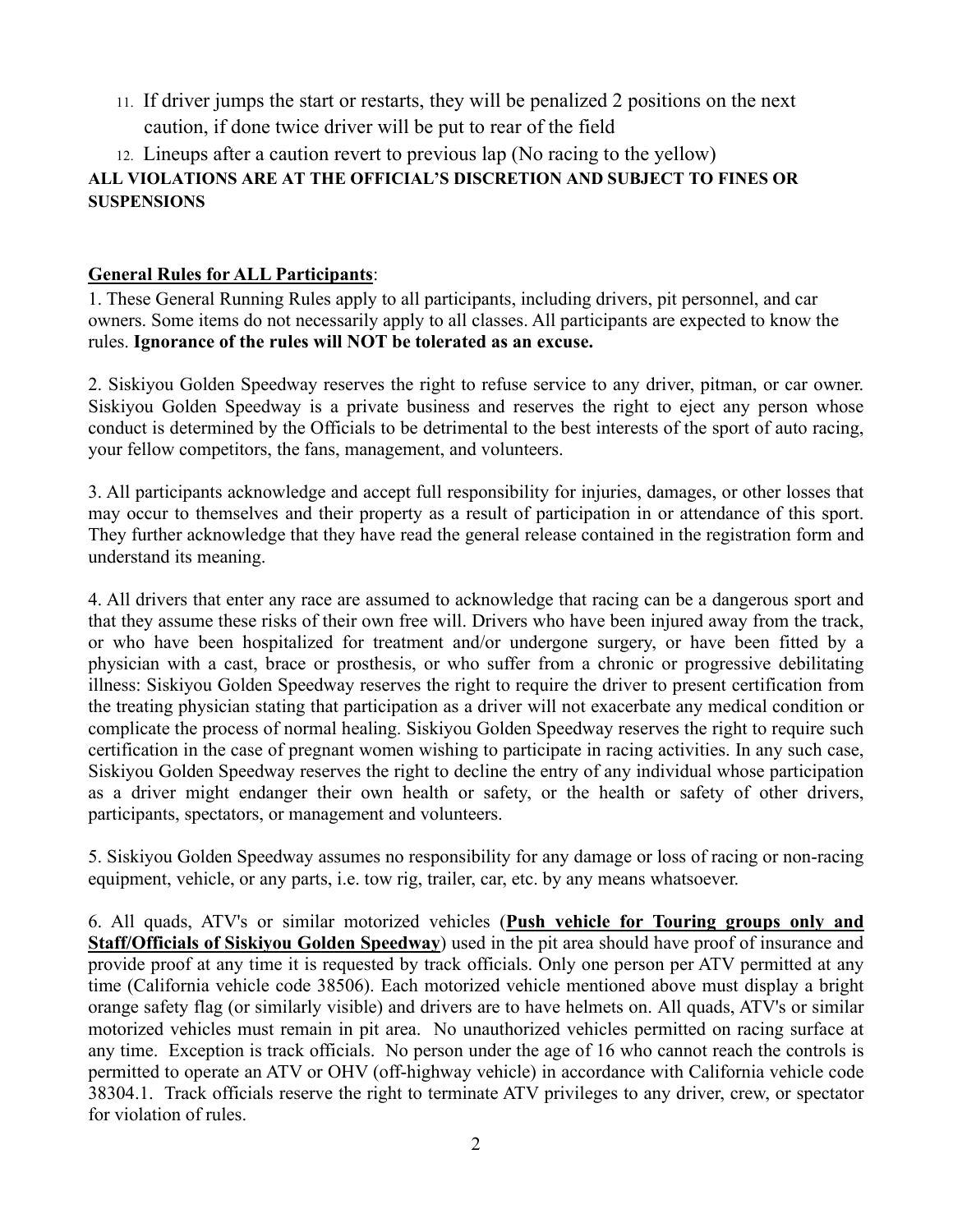7. Anyone going to the grandstands from the pits must surrender his/her pit band, and he/she will not be allowed to return to the pit area until all racing is completed for the night if alcohol is purchased. Band will be cut off, if caught drinking with band on by official Kevin Barba and head of security will be called in.

8. The driver is responsible for all pit crew members and anyone who signs in under his/her car, and can be disciplined accordingly. Fines may be imposed for, but not limited to, unauthorized use and/or destruction of Fairground and/or KEVIN BARBA equipment or property. In extreme cases, driver and crews may be escorted out of fairgrounds property. It is ultimately the obligation of each participant to insure that his/her conduct and equipment comply with all applicable Siskiyou Golden Speedway rules and regulations.

9. Penalties for violation of rules may include, but are not limited to: disqualification, fines, permanent suspension from track, loss of points, and/or track membership being revoked.

If there is a fine involved: Fine to Be Determined by Track at time of offense First Offense: fine Second Offense (of the same nature): double the fine Third Offense (of the same nature): double again, and so on (per season)

10. All unpaid fines will be deducted from a driver's purse winning and/or points fund money. All fines must be paid before allowed to race, or be allowed to re-enter track/pit area in the future.

11. Sanctioned Classes and Classes run by an alternate Association must adhere to the rules of that organization. Siskiyou Golden Speedway rules may be superseded by sanctioning body rules and association rules.

# **Transponders and Receivers:**

1. Transponders are required

2. Receivers are required.

3. Radio communication between the driver and the pit is NOT permitted. No radio equipment may be in place even if it is disconnected. No communication devices (besides a receiver) are allowed in the car period. This includes cell phones, mirrors of any kind, and data receiving devices. Cameras such as Go Pros may be used.

4. "Specialty Classes" which are controlled by tour group and will be determined by them, may run without transponders, but all drivers **must** have receivers.

5. If you race without a transponder or Receivers, you **forfeit your right to disagree** with any positioning or scoring rulings from Track Officials. Position decisions are final.

#### **Registration:**

1. All persons entering the pit area under 18 years of age must have a minor release waiver signed by a parent or a legal guardian. Minor release form must be presented with an original age-verifying document such as a birth certificate, picture ID, etc.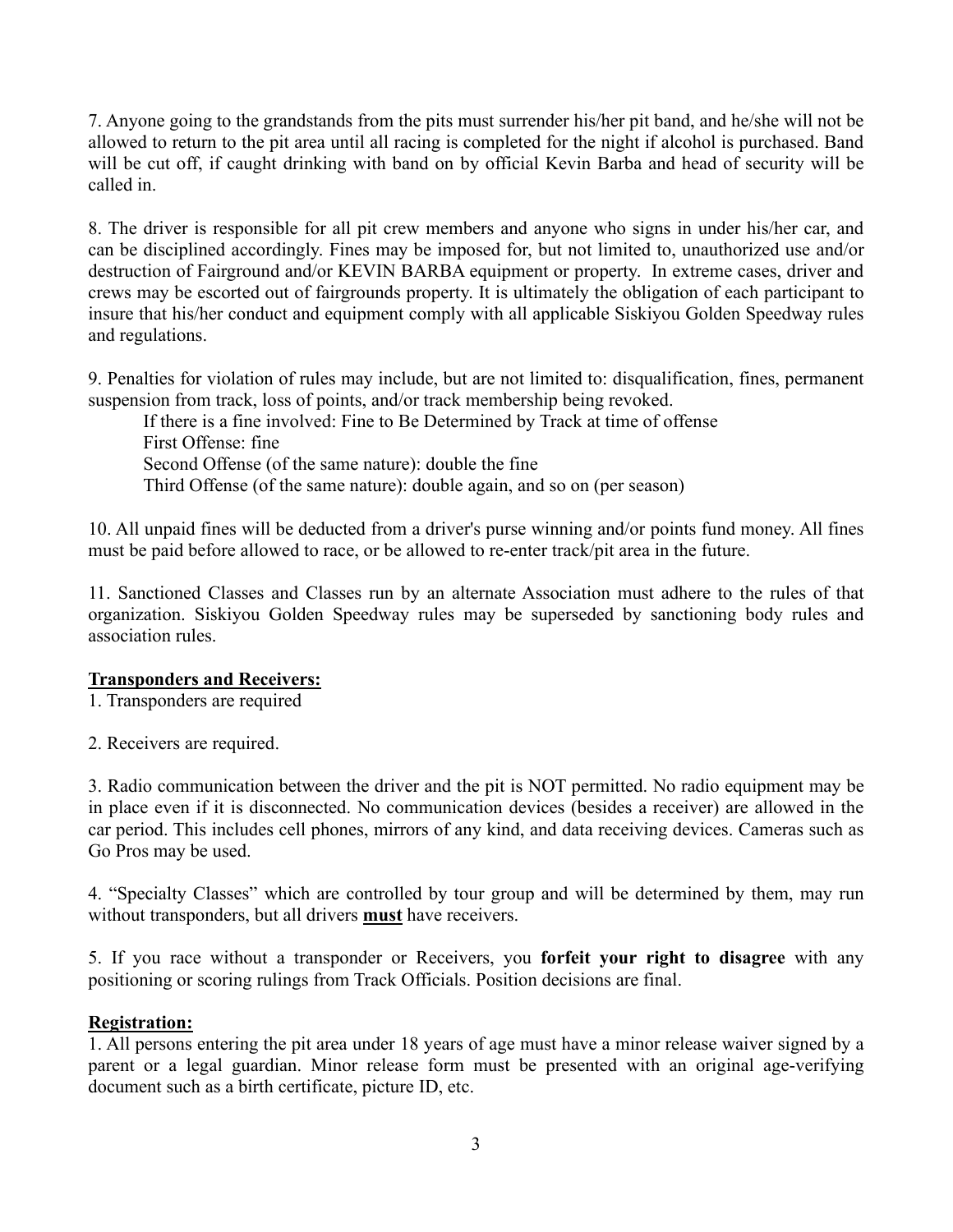\*CHILDREN IN THE PITS: Children aged 12 and younger in the pits MUST be accompanied by an adult aged 18 or older AT ALL TIMES. Children old enough to walk must purchase a pit pass.

2. Driver age requirements: Per Sanctioned Bodies Copy **of Birth Certificate must be provided at time of registration to track for Minor to enter the track** (if caught going on track without being on file Driver and crew will be banned from track for minimum of 1 year or until Promoter decides different.

Mini Stocks, Hornets, Fwd Sport Compacts: 13 years old Super Stocks, Sport Mods: 14 years old Pro-Stocks, Modified, Dwarfs: 16 years old See other association class rules for age requirements.

3. All drivers must fill out a driver profile sheet and a W-9 form. No driver/owner will be paid without a completed W-9 on file. No exceptions! Any driver that earns \$600.00 or more during the season will receive a 1099 form.

4. Siskiyou Golden Speedway is an IMCA sanctioned track for Sport Mods and Modifieds. An IMCA license is required to participate in these divisions. Driver must provide proof of IMCA license or purchase a license upon registration. There will be no grace race to receive IMCA Points.

5. No person will be allowed to enter the pit area unless he/she has a secured wristband and has signed all proper release forms.

6. Wristbands cannot be transferred at any time. Anyone caught doing so will be ejected and not permitted to return that night and may face a fine or suspension upon return.

7. All persons entering the pit area are required to attend the pit meeting which is held before qualifying. Drivers that do not attend the pit meeting will start at the rear of the last qualifying race in their event. In the event that there is a "late arrival," the heats will not be restructured.

8. All cars must pack the track to the discretion of the Track Officials. Any car not packing a sufficient amount of time, or at all, will start at the back of their Heat Race and forfeit hot laps.

9. Only working service animals allowed in pit area.

#### **Rookies:**

1. A driver is considered a rookie unless he/she has completed 3 "programs of racing" in that class the prior Season. A driver will be considered a rookie for his or her entire first season. All Rookie drivers in non-sanctioned classes will display a minimum of three 24" length ribbons off the rear of the car and must start at the rear of the field for a minimum of his/her first 3 "programs of racing." If after 3 "programs of racing," and Track Officials deem a rookie is competent, or he/she wins a main event, the rookie flags may be removed, and he/she will not be required to start at the rear of the field. This will be track officials' decision. Three completed programs do not necessarily qualify a rookie driver to be able to remove his/her stripes. If a driver moves down a class (such as modified to sport mod) he/she is not considered a rookie in that class.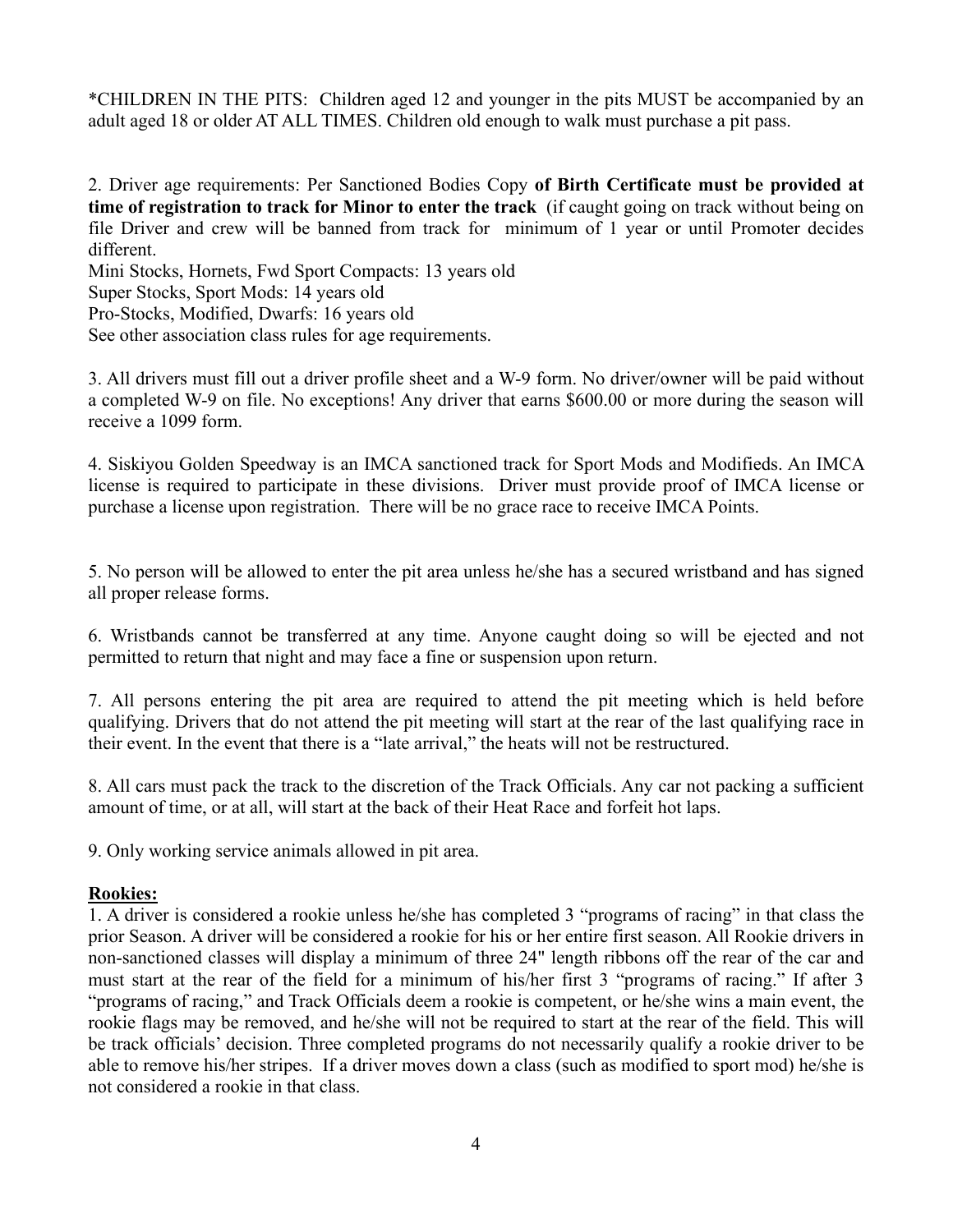2. Any rookie driver **must** notify the Pit Trailer upon registration.

#### **Track Registration/Points:**

1. To be eligible for the season's point's championship, the driver must be registered with the Pit Trailer. This entitles the driver to earn points during points races from the date the registration is received. Drivers who do not wish to register will not be eligible to receive money or a trophy for the year-end championship standings. The Track Registration is separate from the mandatory IMCA License. The Track Registration entitles the driver to the car number of his/her choice (if available). Each class maintains its own set of numbers. Registered Driver may also receive other

2. IMCA Sport Mods points systems follow IMCA sanctioned points structure.

3. Points System (non-sanctioned classes)

Heat Races: 30-29-28-drops by 1 Trophy Dash: no points A-Main: 70-65-63-61 drops by 2. B-Main:20 points will be awarded for every car that does not transfer to the A-Main.

4. NO CLASS MAY CHANGE A NON-POINTS RACE TO A POINT'S RACE (AND VICE VERSA) BY A VOTE AT THE TRACK. IT MUST BE PREVIOUSLY APPROVED.

5. Cars that are disqualified will receive -0- points and no payout for that race. Sanctioned classes adhere to sanctioning rules.

6. In the event of a season point's tie, the driver with the most A-Main wins will be the point's champion.

7. Points are not Official until the Monday after the race. Only Kevin Barba or Ranae Acord will announce ANY OFFICIAL Change or confirmation of points

# **Conduct:**

l. Any fighting in the pit area will subject all parties involved to suspension and/or a fine, depending on the severity of the incident and the decision of the Officials. Fines range from \$100 to \$250. Any continuing problems from the same individual may result in permanent suspension and/or increased fines. Any driver, car owner, or pit crew member that enters any other driver's pit area and causes a disturbance will be suspended and/or fined, plus loss of all points and payout for that night. IMCA sanctioned drivers and crews will be reported to IMCA. Track is following State Fines/CHP Controlled.

2. Siskiyou Golden Speedway expects courteous conduct from all participants at all times. Profanity directed toward any person, including Officials will not be tolerated. All participants are expected to act like respectable adults. An infraction of this rule may incur a suspension and/or fines.

3. Unsolicited tampering with another driver's car is grounds for immediate ejection, suspension and/or fines.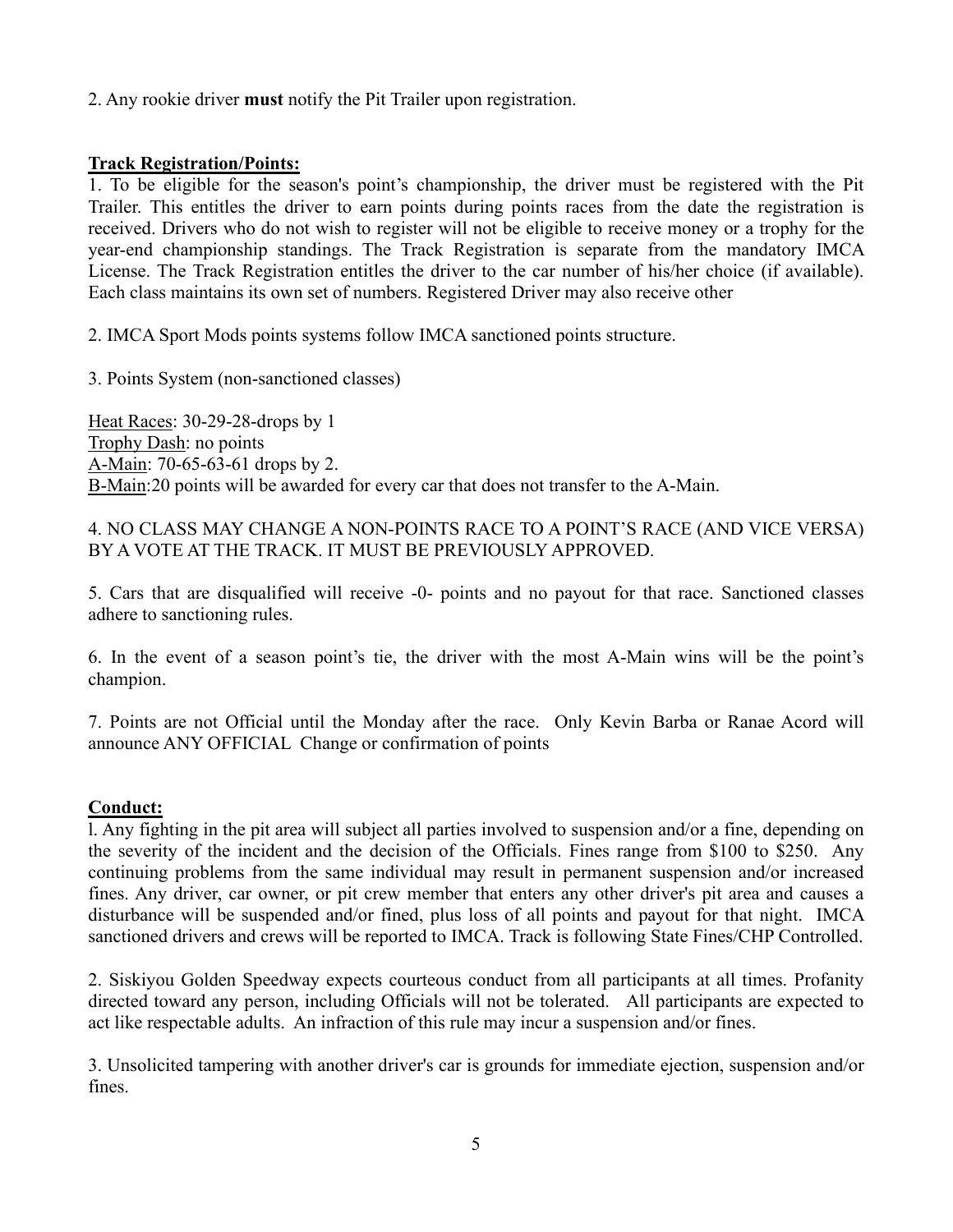4. **The drinking of any intoxicating beverages or use of any drugs, including smoking marijuana, by anyone in the pit area is strictly prohibited. A driver or pitman violating this rule will result in the driver's disqualification (including loss of points and payout) for the night and/or other penalties. There will be no refunds issued for entry fees. First offense: \$250 fine. Second offense: \$500 fine and suspension for remainder of race season. IMCA sanctioned drivers and crews will be reported to ICMA.**

# **5. Social Media Policy**

- A. What is Social Media? Social Media is a popular way for people to communicate with each other in online communities of shared interest(s) and to create, share and consume content. For the purposes of this Social Media Policy, Siskiyou Golden Speedway (SGS) considers Social Media to include:
	- a. blogs and/or forums;
	- b. external and internal social networking sites such as (but not limited too) Facebook, Twitter, YouTube, Flickr, Instagram;
	- c. instant messaging apps (including SMS); "comments" sections attached to online articles;
	- d. and any other website or form of digital media, which allows an individual user or company to upload and share content.
- B. Who does this Policy apply to? This Policy applies to any and all participate/Volunteers/Staff of Siskiyou Golden Speedway.
- C. If you are either officially authorized to represent SGS in Social Media, or if you are discussing SGS or Industry related issues in your personal use of Social Media platforms, you are required to follow this Policy.
- D. What does this Policy mean for Participants? This Policy is designed to protect the interests of the industry and the safety and wellbeing of all its Participants and is not intended to stifle reasonable and robust debate of Industry topics.
- E. The purpose of this Policy is to provide guidance to Participants with respect to their activity on Social Media where the Social Media engagement is about: (a) the Industry; (b) Participants in the Industry; and (c) Industry clubs and/or organizations; and (d) Siskiyou Golden Speedway. Communications and comments on Social Media directed against other Participants, and/or those that may harm the Industry are the business of SGS.
- F. Responsibilities of Participants: As a Participant, when engaging in Social Media, especially about the Industry and other Participants, you must remember you are bound by the Rules:
	- a. be clear about who you are representing whether you are engaging in social media on behalf of your employer or expressing your opinion in your personal capacity;
	- b. that even where you are offering your personal perspective on an Industry related matter (including about SGS and/or other Participants), be mindful about your commentary and opinion, in that it does not breach privacy, confidentiality or integrity requirements;
	- c. ensure that you do not knowingly use the identity of another person (including anonymous, "burner" and/or fake accounts);
	- d. show respect for the individuals and communities with whom you interact; and
	- e. to take into consideration that your comments/content may have the potential to cause harm to the emotional, mental wellbeing and/or physical health of another Participant.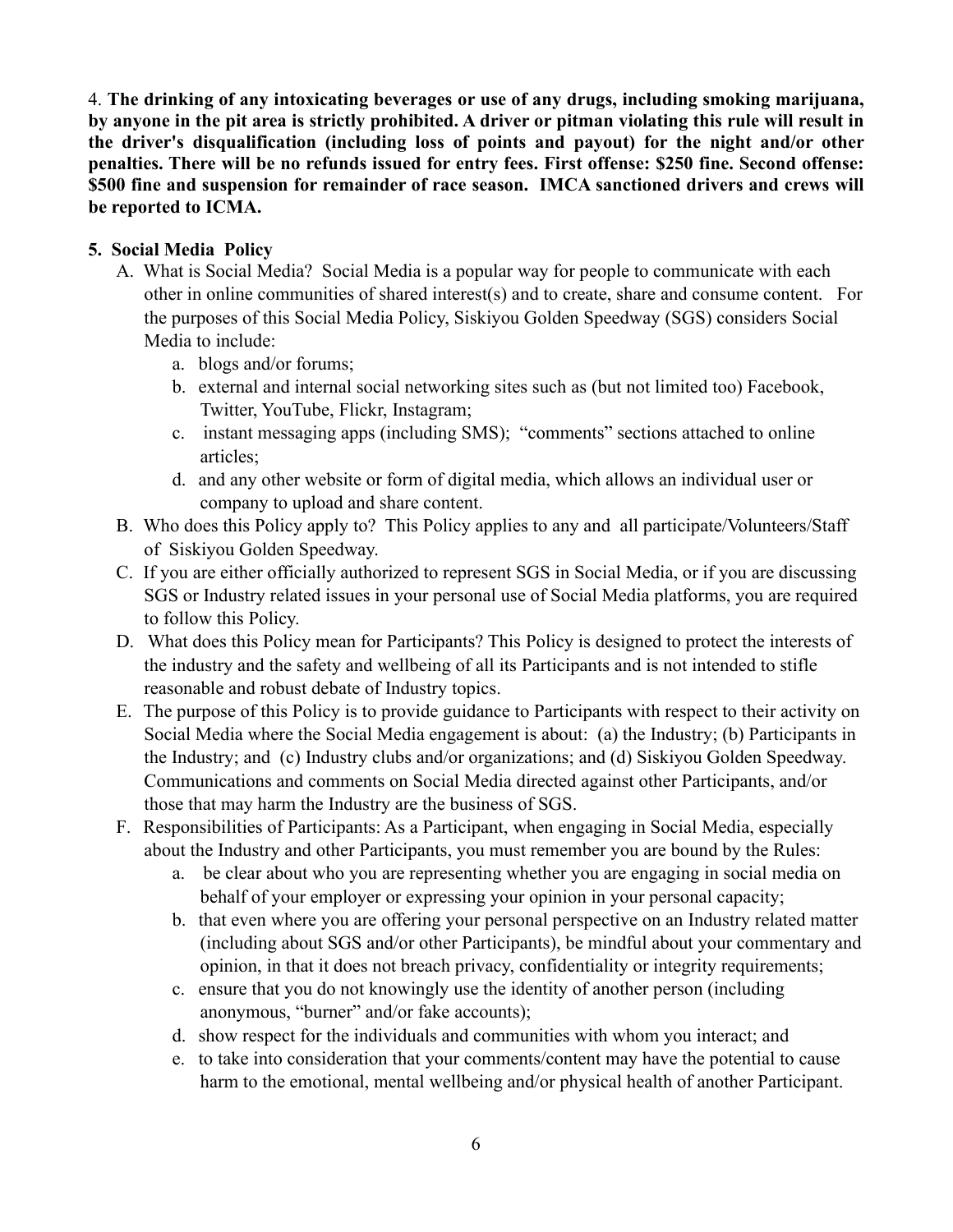SGS has a responsibility to protect the safety and wellbeing of the Industry and its Participants, as do you.

- G. Conduct which may be a breach of this Policy, SGS is primarily concerned with a Participant's use of Social Media that is deemed by SGS in its sole discretion to be prejudicial to the interests and/or image of racing. As a guide, SGS may consider the following conduct on Social Media, as a breach of this Policy:
	- a. the publishing or posting of content and/or material which uses obscene, offensive, defamatory, threatening, discriminatory or abusive language;
	- b. accessing, downloading or transmitting any kind of sexually explicit material, violent and/or graphic images;
	- c. accessing, downloading or transmitting any material deemed to be illegal under Commonwealth or State law;
	- d. accessing, downloading or transmitting hate speech and/or racist material;
	- e. breaching the reasonable expectation of privacy of a person;
	- f. attempting to gain unauthorized access to the computing resources of SGS

An infraction of this Policy/Rule may incur a suspension and/or fines.

#### **Protests:**

1. A written protest against another car may be filed with the Pit Steward by any driver who participated in that feature event. The protest must be filed within 15 minutes after the completion of the class feature event. A \$50.00 cash protest fee must accompany a written protest for any single item. A \$100.00 fee is required for any additional item. Written protest must be specific for questioned component. \$50.00 of fee goes to the track. The driver of the illegal car will be fined \$250.00 and up to a 2-week suspension at the discretion of the Tech Official. Any parts found to be illegal will be confiscated and disposed of by Siskiyou Golden Speedway. If car is found to be legal, \$50 of fee will be given to the protested driver.

A. IMCA classes follow IMCA protest rules.

2. Any disagreement regarding technical questions, operations, or scoring must be directed to the Pit Steward who will contact the appropriate track official for explanation and will be resolved by Race Officials at the track. When their decision is rendered, such decision is final and binding. There will be no protest. The Official's decision is FINAL, NON-APPEALABLE AND NON LITIGABLE.

a. Any racing event questions must be addressed with the Pit Steward.

b. Any procedure and track rules questions must be addressed with the Pit Steward, who will contact the Kevin or the appropriate Officials.

c. Any on-track questions must be addressed with the Pit Steward, who will contact Kevin or the appropriate Officials (Flagman, Launcher, MyLaps, Director of Competition, etc.).

d. Any scoring re-check decisions must be addressed with the Pit Steward, who will contact Kevin or the appropriate Officials (Flagman, Launcher, MyLaps, Director of Competition, etc.).

e. Any conduct questions must be addressed with the Pit Steward, who will contact Kevin or the appropriate Officials.

e. Any tech questions must be addressed with the Tech Official.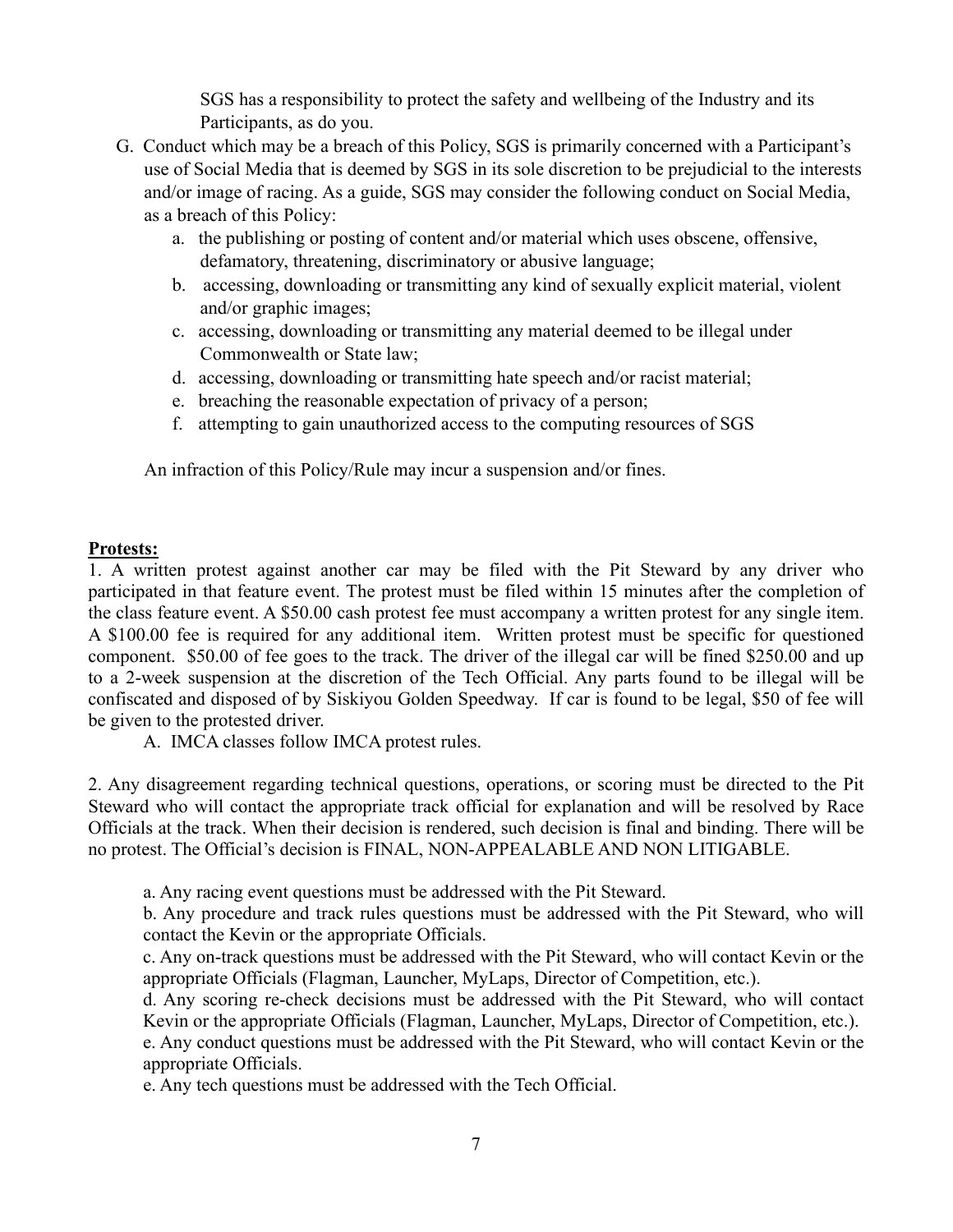3. If there is any further disagreement with a decision made at the track, the driver has the right to file a written protest or address said issue with the Kevin Barba.

4. A written protest, with a \$25 cash protest fee, against an official's decision in a race may be filed with the Pit Steward by any driver who competed in said race. Written protest must specifically give reason for protest. Upon submission of written protest, no official finishing order will be released, nor any winnings disbursed until track officials and/or Kevin Barba have reached a verdict. Protest cannot change reported finishing order.

5. In all classes, the driver is the sole spokesman. No protests, questions, or other issues will be considered unless presented by the driver.

## **All issues will be resolved the Tuesday after the race**

## **Injuries:**

1. All race-incurred injuries to any driver owner, pit person or Official must be reported to a Track Official immediately. All accidents must be reported no matter how minor they may seem. If an injured person is transported to the hospital, he/she must have a doctor's release to return to the pit area.

2. In the event of a rollover or a violent collision (track official discretion) the driver is required to be evaluated by track EMT's. If the driver refuses medical treatment against EMT advice, an AMA (Against Medical Advice) form must be signed. A signed AMA does not guarantee a driver permission to continue racing. Track Officials, with advice from EMT's, will determine if a driver may continue the night of racing.

3. Injuries due to fighting are not considered "race incurred" and are not the responsibility of Siskiyou Golden Speedway.

# **Pit Area:**

1. Management requires that pit areas be clean during and after the races. Clean up your pit area before leaving the track. Repeated littering of pit area may result in disciplinary action.

2. Anti-freeze, motor oil, brake fluid, gear oil or any other liquids other than water, may not be dumped at in pit area or any fairgrounds property. Bring a container for collecting and disposing of all liquids. Anyone caught intentionally dumping any toxic liquid on the ground will be fined \$100 and may be suspended for up to 12 months. No oil is to be sprayed on the car without a drop cloth to protect the ground.

3. One tow vehicle or personal vehicle per race car permitted. No extra outside vehicles allowed in pit are. Extra vehicles must be parked outside fence.

4. No one should ride in/on the back of a truck, ATV, or trailer, or be a passenger in, or ride on, a racecar unless allowed by a track official. **First offense: \$250 fine. Second offense: \$500 fine and suspension for remainder of race season.**

5. There shall be no excessive driving of personal vehicles through the pits. First offense will be a warning. A second offense will incur a \$50 fine.

6. Each pit area must be equipped with a serviceable A-B-C type (dry powder) fire extinguisher with a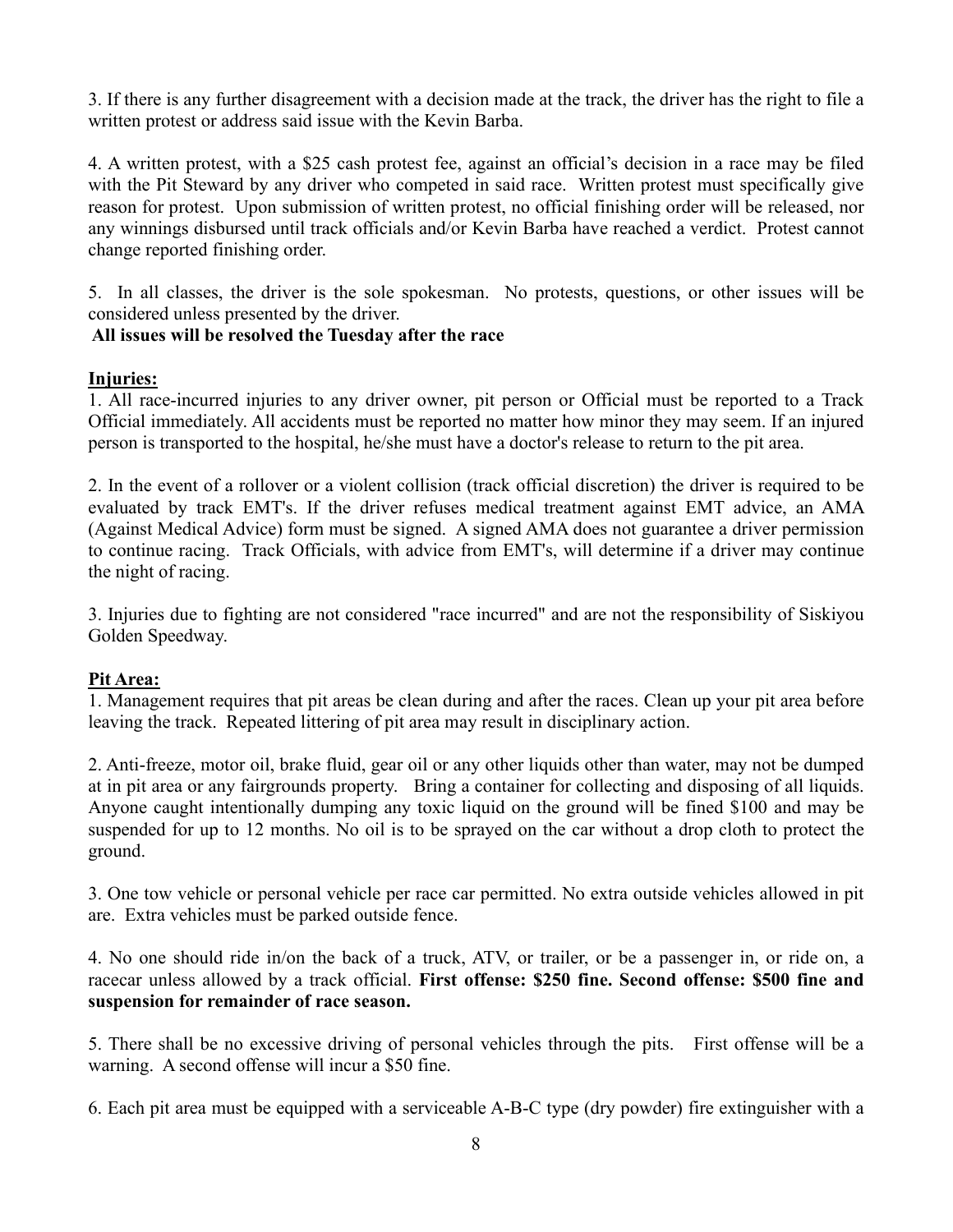minimum 10 lb capacity. This is in addition to the extinguisher in the car. The extinguisher must be visible from pit road and at car during refueling. This is a safety requirement.

7. A 10 MPH speed limit will be strictly enforced in the pit area. A \$50 fine will be issued for speeding in the pits. Fines double with each repeated offense.

8. No race motors are to be started after 10:30 pm, unless approved by Officials.

9. The pits must be cleared out by Midnight following the conclusion of the night's program. No loitering in pit area. Exception for 2 day shows with camping permit which is received and paid through the Fairgrounds.

## **Infield:**

1. Only track officials allowed in the infield. Pit crews, owners, and personnel related to any car are not allowed on the track following an accident or injury. Exception is special events with a half way break during the race.

2. Neither driver nor crew are allowed to "walk the track" between races unless given permission from the Launcher. No unofficial motorized vehicles are allowed on the track at any time.

3. Drivers may seek a place of safety in the infield following disablement. If a wreck occurs, **remain in your car**. No driver may exit the car unless it is on fire or if okay'ed by a Track Official. Do not examine the car while other cars are racing on the track.

#### **Repairs:**

1. Repairs are never to be made on the racing surface or infield area at any time. Repairs are to be made in the pits only. (The exception is during the break of a Special Feature, and those rules will be explained at the pit meeting the day of the event.)

2. Track Officials are not allowed to perform any repairs on a car. All repairs must be performed by pit crews. Repairs include, but are not limited to: removing of loose body panels, moving fenders to allow for tire clearance, or any other work to a car. Must be done IN PIT or HOT PIT only.

3. An Official at the track entrance will OK and signal safe re-entry onto the racing surface. If a driver fails to stop at the track entrance or enters before being directed to re-enter, he/she will be black flagged off the track, and scored accordingly.

4. The car(s) involved in the yellow may leave the track and will be given no more than 3 yellow laps before racing resumes.

**Car and Driver Safety/Tech:** \*\* Only Driver, owners, pit crew with that car will be allowed in Tech area\*\*

1. All cars must go to Pre-Tech before the Driver's Meeting. If you fail to go to Pre-Tech before entering the racing surface, you will be black flagged and ordered to pre-tech. No car may compete in any event without being pre-teched.

2. All cars are subject to a safety inspection at any time. It is the responsibility of the driver, car owner,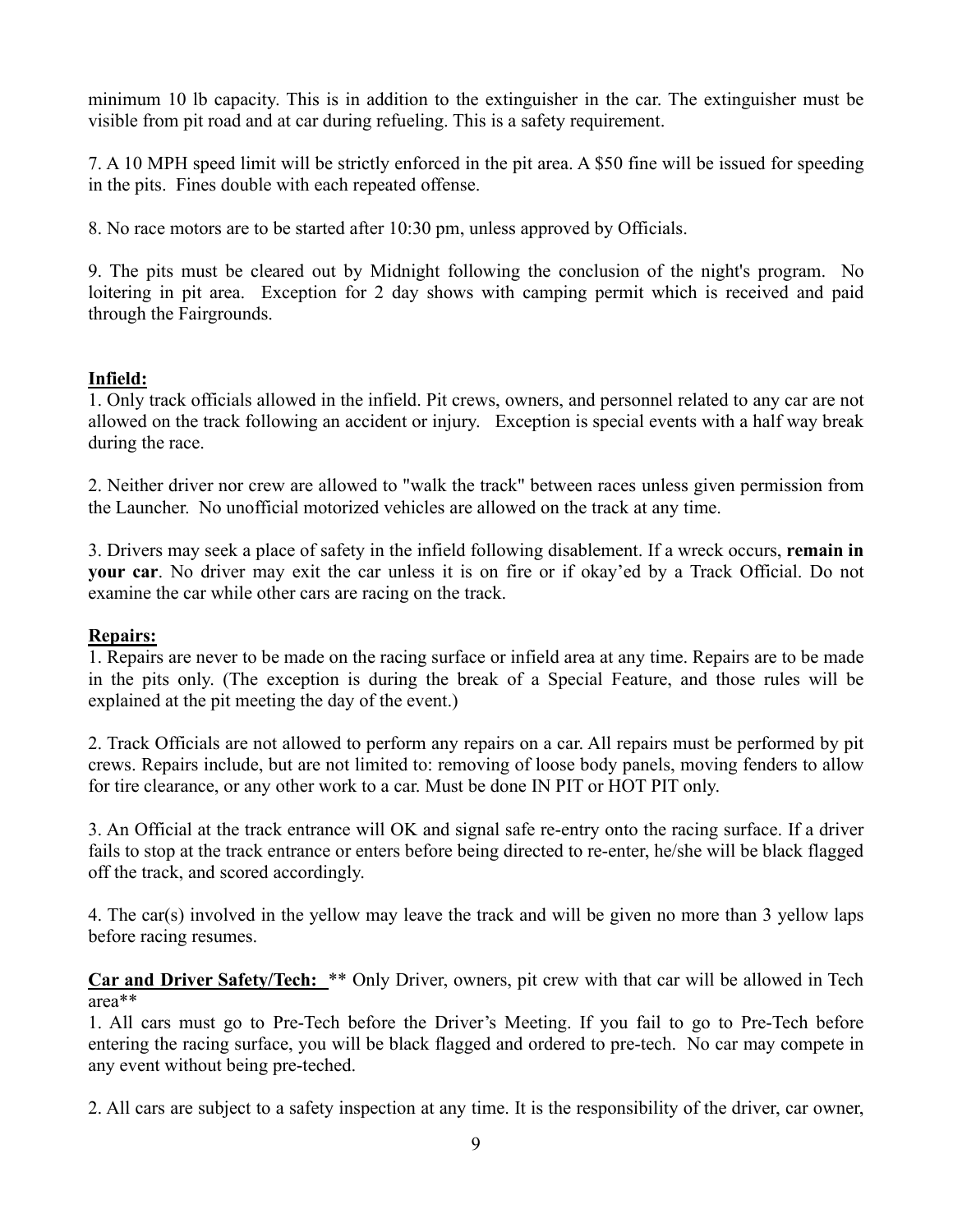and pit crew, individually and as a group, to have cars free from mechanical defects and kept in safe racing conditions.

3. Drivers caught on the track without all safety equipment in place will be black flagged from the racetrack. Once the driver has all safety equipment in place and has been cleared by an Official, he/she may return to the track at the rear of the field.

4. Unsafe drivers will be on probation until Track Officials deem the driver competent. Unsafe drivers will start and re-start at the back of the field. Unsafe drivers will be given no leniency. This is for the safety of all drivers in that class.

5. Driver may bypass post race tech to go to the watering hole if engine is overheating. Driver must notify tech official of intentions before bypassing tech area. If you fail to go to Post-Tech before entering your pit, you will be disqualified for that race (including loss of points and payout). (IMCA issues last-place points.) It is driver's responsibility to report to post race tech. If driver is unsure of finishing position, he or she should report to tech. Top five finishers in the Main Event are to report to post race tech. \*\* Only Driver, owners, pit crew with that car will be allowed in Tech area\*\*

6. A competitor must fully cooperate, including tear down of the car, as requested by the Officials to facilitate inspection of the car. Refusal may result in a \$100 fine and/or disqualification for the night (including loss of points and payout). \*\* Only Driver, owners, pit crew with that car will be allowed in Tech area\*\* Unless required by Track Official

7. Siskiyou Golden Speedway reserves the right to confiscate any illegal equipment found on any car during pre- and post-race inspections.

8. Siskiyou Golden Speedway reserves the right to impound and hold any car and driver safety equipment involved in a wreck where a serious injury or fatality has taken place until a proper safety inspection of the car, safety equipment and investigation of the accident has been completed. Upon completion of inspection, Siskiyou Golden Speedway reserves the right to disclose any and all findings to track insurance, and any other sanctioning body if applicable. Once all pertinent information has been disclosed and insurance or sanctioning bodies have completed their investigation, Siskiyou Golden Speedway may, at its discretion, release said vehicle and items to car owner.

#### **Race Equipment:**

1. All cars must meet the 95 decibel at 100 feet rule. This will be strongly enforced. Mechanical black flag and no score if not followed.

2. At flagman's discretion, any car losing body panels, or mechanical equipment, on the track may be black flagged for driver and official's safety. Driver will receive last place points and money.

#### **Race Format:**

1. The racing program is based on the availability of enough cars qualifying in each class. If this number is not available, alternate scheduling or programming will be used. Racing events will be lined up in various ways to accomplish the best racing program.

2. A minimum of 4 cars in a class is required to qualify as a race, but may have a shortened main event. If fewer than 4 cars are present, drivers have the option of purchasing a standard pit pass and will be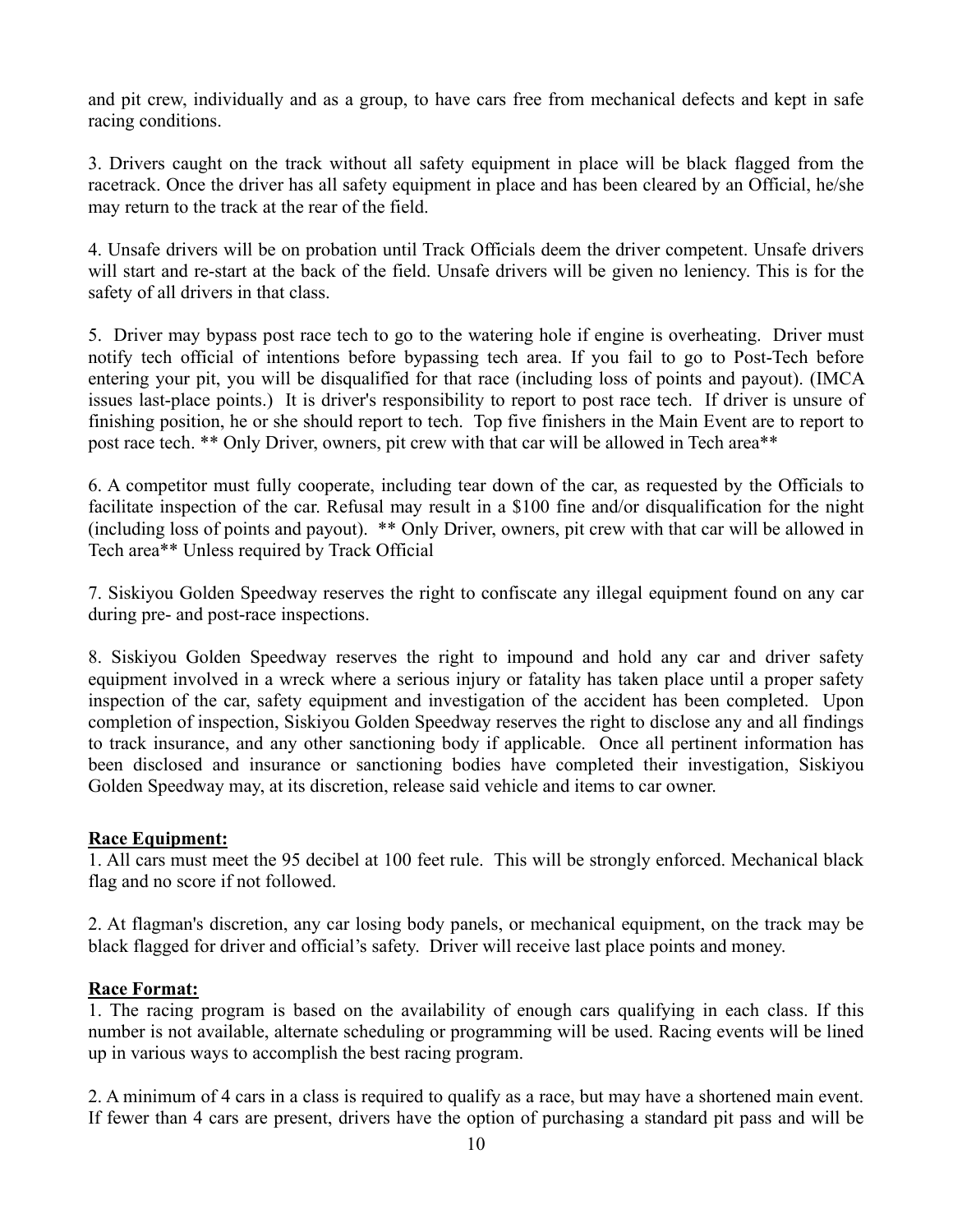allowed hot laps only.

3. 18 cars in the A-Main for IMCA Sport Mods. No more than 24 cars in any class allowed on the track at any time.

## **Qualifying:**

1. Positions for qualifying heat races will be determined by either of 2 ways: 1) drawing a number when registering, or 2) time trials. If you do not participate in your heat race, you will start at the back of the Main.

2. The "pill draw" concludes at the beginning of the pit meeting. Any driver failing to register before the pit meeting will start at the rear of the last heat race. Pill draw may be done by MyRacePass app at registration or bucket draw.

3. IMCA mandated line up system is adhered to for sanctioned classes.

4. If you wish to start in the back in any of your races for the night, even if you qualify closer to the front, you must notify the Pit Steward BEFORE the line-ups are posted. If you wish to be placed at the back of the field on restarts, you must notify the Pit Steward BEFORE you line up.

5. Once the line-up is posted, there shall be no changes. If there is a discrepancy, all questions should be addressed with the Pit Steward.

6. Siskiyou Golden Speedway follows IMCA rules for all classes for switching cars:

The driver is qualified and receives points, not the race car. Any driver wishing to change cars or engine options must be qualified to compete in the race for which he/she is changing cars or engine options, and must start at the rear of that race. Once a driver has changed race cars or engine options, he/she must finish the program with that race car or engine. NOTE: This rule does not apply if a track or event has a policy not allowing driver changes. Drivers changing race cars or engine options are not eligible for provisional position. Drivers changing cars, engine options, or provisional drivers cannot claim. Once race cars are staged, no driver/car changes allowed. Any driver allowing another driver to use his/her race car, or any driver changing cars when not qualified to do so, forfeits any points earned in that event.

- a) No car or driver changes will be made without previous notification of Officials.
- b) NO CHANGES AFTER QUALIFILING. All changes must be made in the pits only, at the discretion of the Officials.
- b). No multiple switches.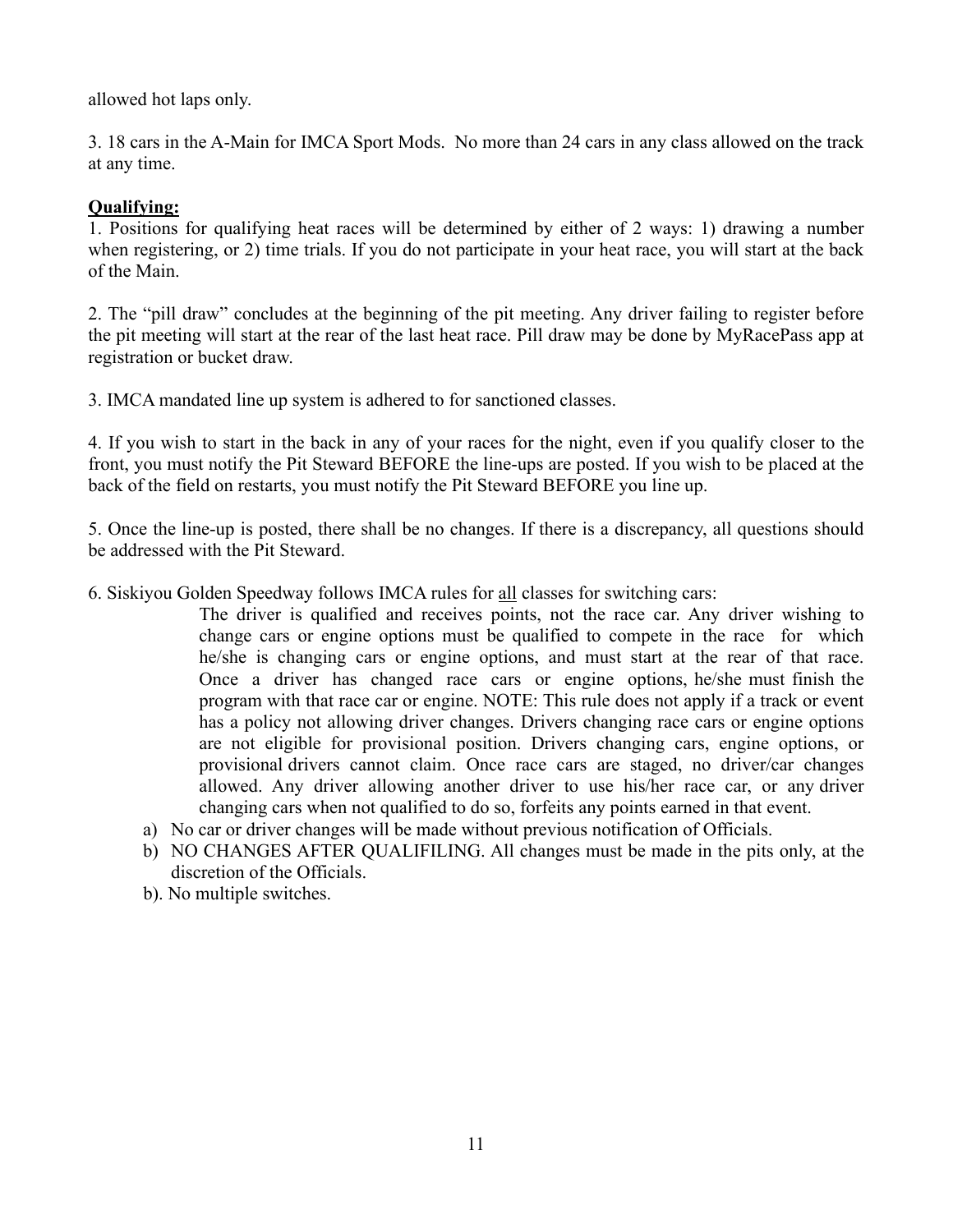## **Flag Rules:**

Green Flag: (Start of Race) At the start of the race and all restarts, cars must maintain position until the green flag is waved.

Red and Yellow Flag: (Restart) Cars will line up according to the original start. At the Flagman's discretion, cars causing the restart may be put to the rear of the field. Any driver failing the "clean start" will be given one warning. The second offense will result in the driver being put to the back of the field.

Yellow Flag: (Caution) A caution flag will be used when track conditions are deemed unsafe. This may include an accident, a stalled race car, debris, or any other situation that causes unsafe racing conditions. **Do NOT race to the yellow flag**. Cars will be scored as they crossed under the last green flag. All cars should slow to a reasonable pace and stay in single file until directed to their restart positions. Cars causing or involved in the caution may be put to the rear of the field. The yellow flag will be used at the Flagman's discretion. Stalling or spinning will not necessarily cause a yellow flag Any car that leaves the track and returns will be at the back of the field. Intentionally waiting to "draw a caution" will not be tolerated.

Red Flag: (Stop-Danger) The red flag signals that it is severely unsafe to continue racing and all drivers should come to a complete stop as soon as safely possible. **Any driver moving their car while under red flag without track official permission will be disqualified from that event.** Any driver going to the pit area under red flag conditions (with permission of an Official) will be placed at the rear of the field when returning to the track. The race line up will revert to the last completed lap. A red flag will be displayed in the event of a roll over or any other severe incident. The red will also be displayed in the event of a medical emergency, be it on the racing surface, pit area, or grandstands.

Blue & Yellow Flag: (Hold your position) This flag will be displayed to notify a driver that the leaders are approaching and to let the driver know to hold his/her position around the entire track so the leaders can pass. The driver does not need to slow down, just hold his/her line. It Flagman's discretion to determine if a car is holding up the leader. If a car does not allow the leader to pass, he/she may receive a rolled-up black flag as a warning. If the warning is not heeded, the black flag may be used.

Black & Red Flag: ("Meatball") (Mechanical Black Flag) This flag indicates a mechanical problem and is used at flagman's discretion. The driver must go to the pits to correct this problem and may return to the back of the race at launcher's discretion. Any car making excessive noises, popping, or smoking will be given the mechanical black flag. A left front flat tire may not cause a mechanical black flag, providing the driver is handling the car properly (Flagman's discretion). Drivers must pull off immediately. If the black flag has to be displayed to remove driver from racing surface, driver will be disqualified from that race. Any driver that fails to heed the mechanical black flag for more than three (3) laps will be disqualified and will forfeit all points and payout.

Rolled Up Black Flag: (Warning) This flag is issued to driver driving in a reckless or malicious manner. Driver will be allowed one warning per race. Failure to correct driving issue will result in black flag. Driver spinning out the lead car, whether intentional or accidental, will not receive a warning. Driver will be issued the black flag and will be scored as disqualified.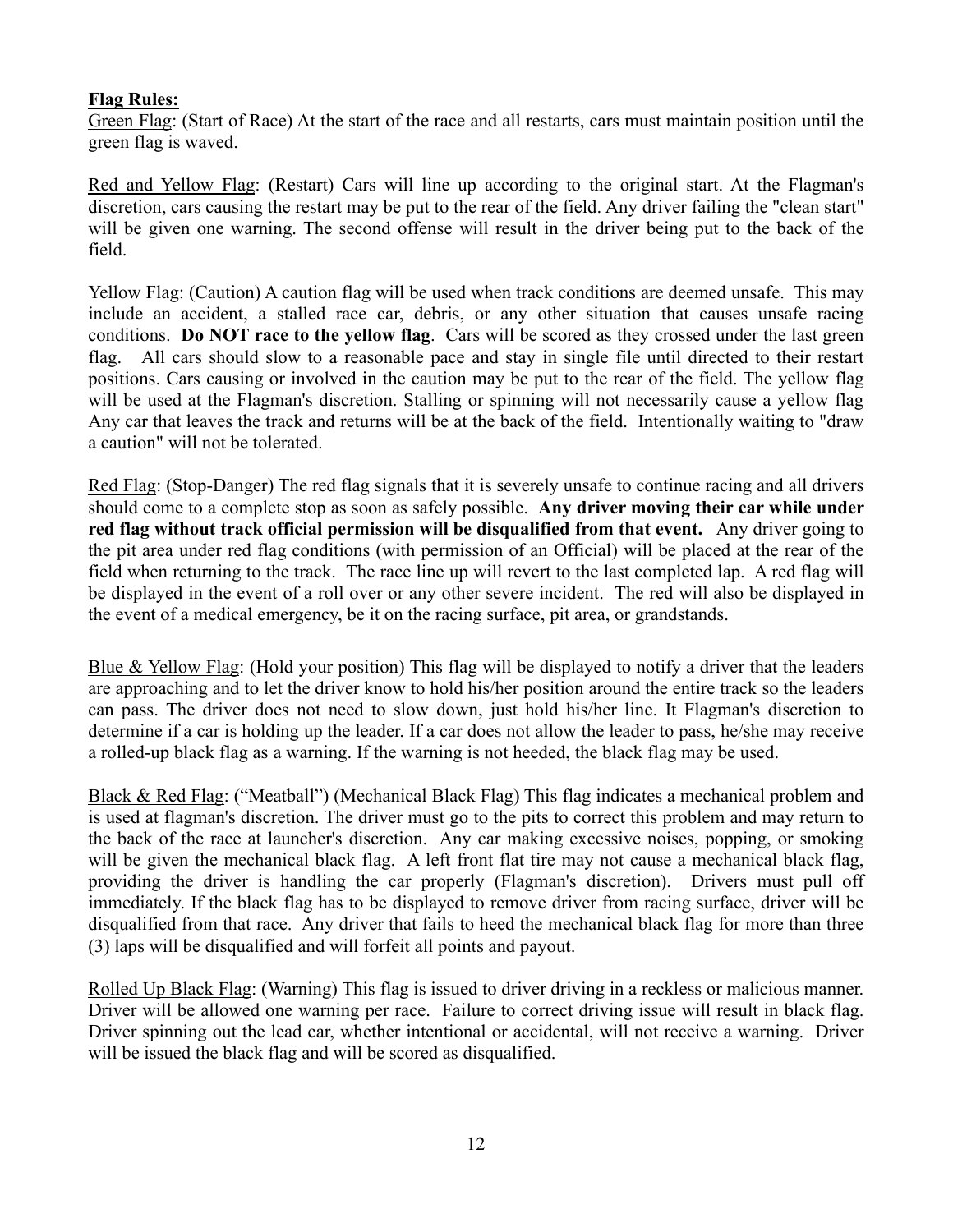Black Flag: (Leave the racing surface immediately) The black flag is disqualification from the event. Any driver receiving a black flag must leave the racing surface. Depending on the reason, the driver may receive a DNF (Did Not Finish) or a disqualification (including loss of points and payout). Intentional spinning, flipping, or ramming of another car or waiting a lap to ram a car, will not be tolerated. These actions may result in a disqualification from the race, fine and/or suspension.

White Flag: (One lap to go) The white flag will be displayed when there is one lap remaining in the race. It will be held and not waved to help drivers keep the white from being confused with the yellow flag. If leader crosses line under white and yellow is pulled Race is over.

Checkered Flag: (Race completed) The checkered flag signals the end of the race. Cars are allowed to make one cool-down lap before going to the pits. If you choose to do a victory burn out, it must not interfere with the safety of others. Drivers will be paid by their finishing position.

#### **Racing and Scoring Rules:**

1. Cars must report immediately to the staging area for any race in which they are scheduled. Driver is responsible for getting the car lined up for the event. **Do not rely** on an Official to call for lineups. If a driver is not in the staging area and ready to race when their event has entered the racing surface, the car will start at the rear of the field. An alternate car should pull to the rear of the field in the staging area in case a qualified car cannot make it for their race. If the alternate car is not needed, it will return to the pit area. Once an alternate car has entered the racing surface, the disabled car is out of the race.

2. If a car is missing in the lineup for an event, the cars in that row will move up. Do not cross from another row.

3. Once the race has begun there will be no late arrivals allowed to enter the race. In the event of a full restart, the race will still be considered "started" and no late arrivals will be permitted.

4. Any car pulling out of the lineup before any green flag and stopping on or off the track will be sent to the rear of the field unless ordered to stop by a track official.

5. Any front row front row driver who deliberately stalls for a slow start may be sent to the rear (flagman's discretion)

6. Any race in which the green flag has been flown is considered officially started, even if there is a restart. Any car damaged early in the race may re-enter the track at the back later in the race and will be scored down the number of racing laps completed by the leader. Cars that take the green flag but do not complete one lap will be scored as DNF (still receives points).

7. Restarts will be double file with the leader in front (Texas Style), unless Race Officials determine the need to do a single-file restart. The 2nd place car has the choice of the inside or outside lane. The remaining cars line up even placed cars on the inside and odd placed cars on the outside.

8. When a red flag is used and the race cannot be restarted because of any condition in which racing cannot continue, the race will be considered completed and final scoring will be the last completed lap. The cars causing the red flag will be scored at the rear of the field.

9. Cars not maintaining a racing speed which interferes with other racers will be black flagged at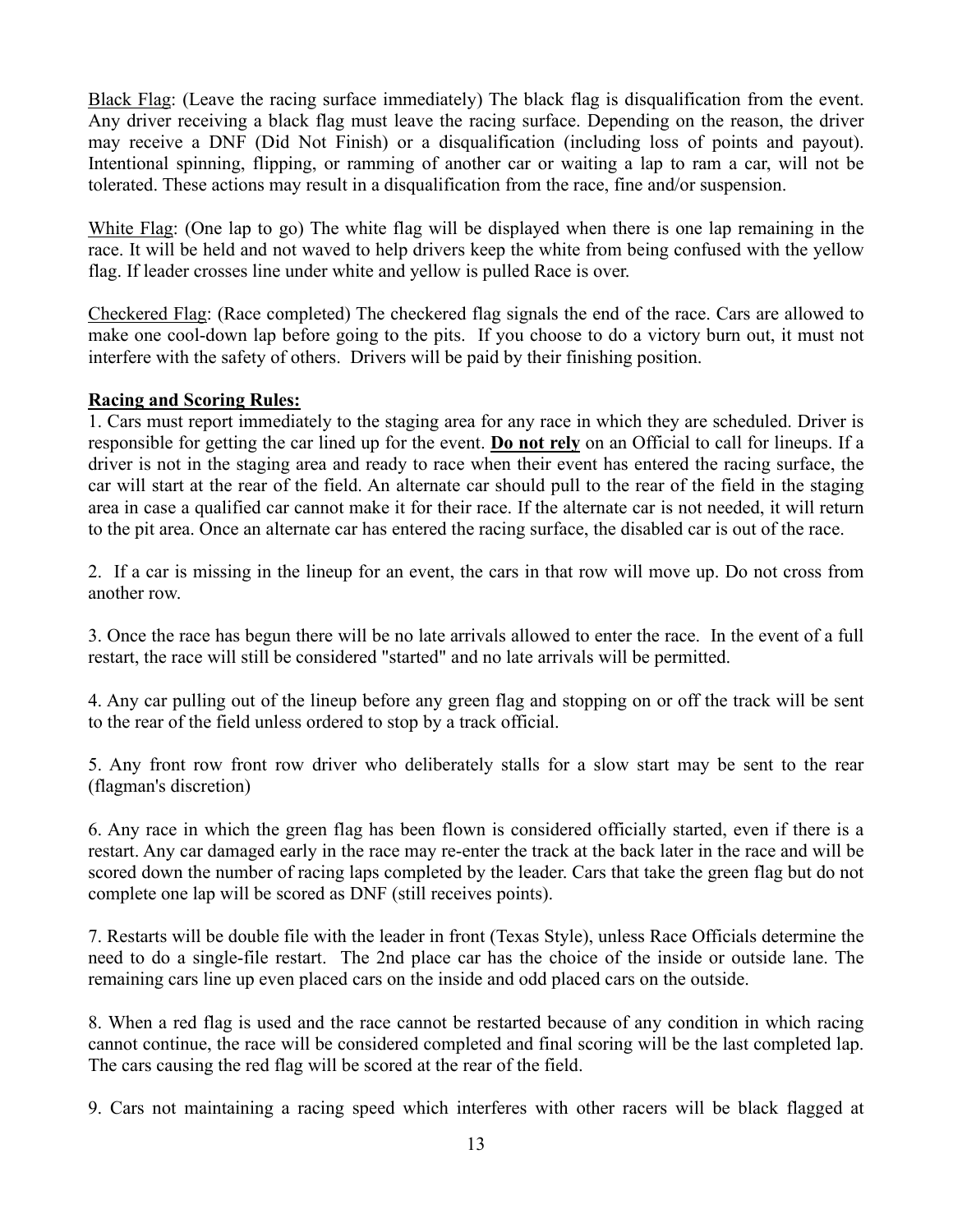Flagman's discretion, and scored with a DNF.

10. Cars must re-enter the race track from the staging area only. An Official at the track entrance will signal safe re-entry onto the racing surface. If a driver fails to stop at the track entrance or enters before being directed to re-enter, he/she will be black flagged off the track, and scored accordingly.

11. Cars should use the turn one (1) exit to leave the track. No car may exit the racing surface through the staging area. Any car exiting through the staging area will be fined \$50.

## **Time Limits/Race Lengths**:

1. Races will have time limits as follows: 1 minute per lap for all races. Time begins with the initial start of the race. Exceptions may be made during red flag or extreme yellow flag conditions. Laps TBD if crash and takes extended amount of time for clean up.

2. All racing will cease at the 10:30 pm curfew, unless approved by Officials.

3. Any event may be deemed complete when over one-half of the scheduled length of the program has been finished.

#### **Rain Outs:**

1. In the event of a rain out, If Heat races have been completed, the program will be considered finished. Money and points will be awarded according to last posted finishing order.

2. If rain out occurs before Heat Races are complete, Wristbands must be returned for rain checks. There will be no exceptions.

#### **Official Policy Statements:**

l. Any modifications not covered in these rules will not be allowed unless approved by the track Officials.

2. Equipment will not be considered legal simply because it went through inspection unobserved.

3. There will be NO grace races for cars that do not meet the current Siskiyou Golden Speedway or IMCA safety rules.

4. In all classes, the driver is the sole spokesman. No protests, questions, or other issues will be considered unless presented by the driver.

#### **Disclaimers:**

1. The rules and regulations set forth herein are designed to provide for the orderly conduct of racing events and to establish minimum acceptable requirement for such events. These rules shall govern the conditions of all events, and by participating in these events, all participants are deemed to have complied with these rules. No expressed or implied warranty of safety shall result from publication of, or compliance with, these rules. They are intended as a guide for conduct of the sport and are in no way a guarantee against injury or death to participants, spectators, or others.

2. The Race Officials shall be empowered to permit minor deviations from any of the specifications